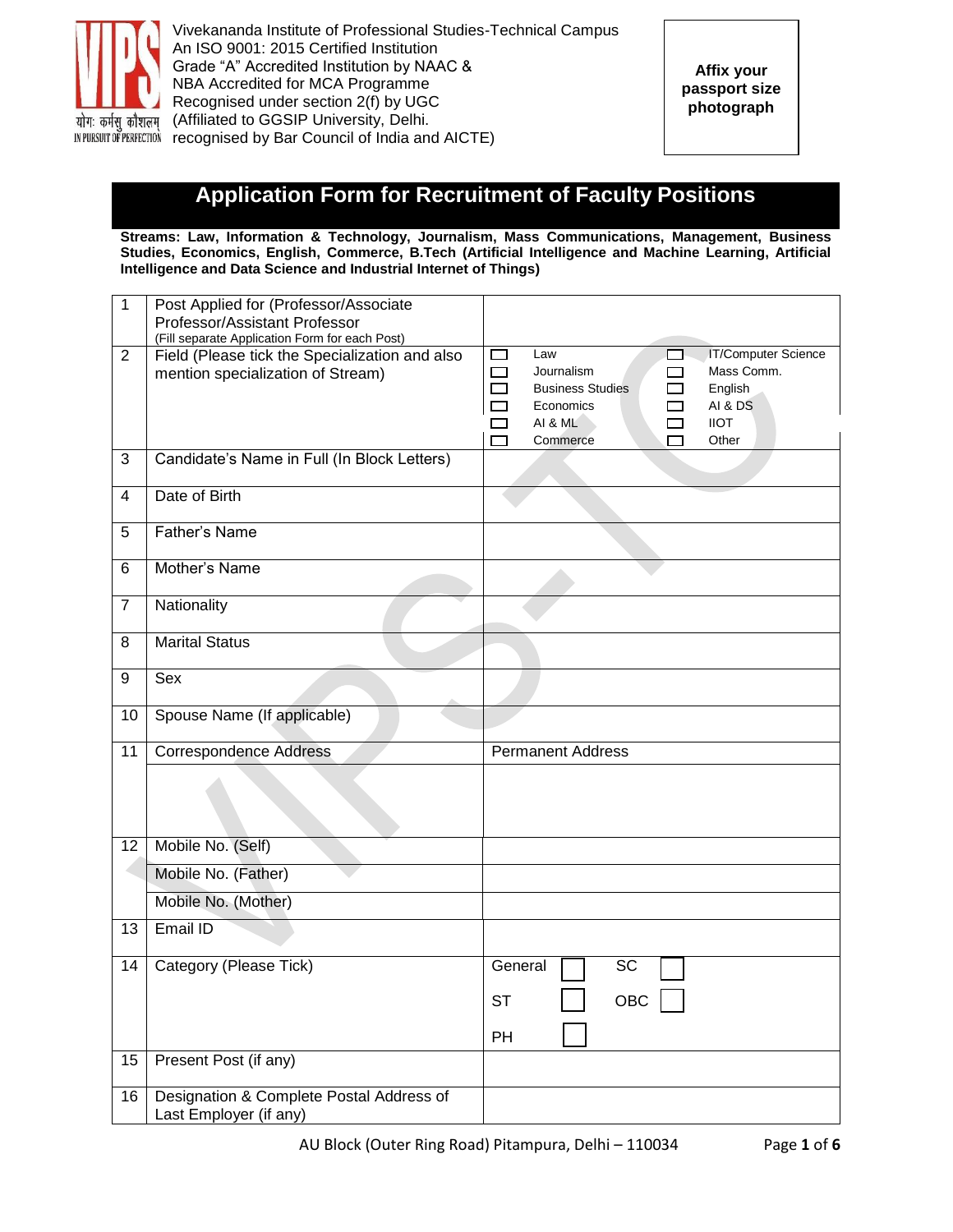

#### **17 Educational Qualifications**

| <b>Examination</b>                | School/College | Year of<br>Passing | Board/<br><b>University</b> | <b>Division</b> | %Age of<br>marks/grade | <b>Subjects</b> |
|-----------------------------------|----------------|--------------------|-----------------------------|-----------------|------------------------|-----------------|
| Secondary (X)                     |                |                    |                             |                 |                        |                 |
| Sr. Secondary                     |                |                    |                             |                 |                        |                 |
| <b>Graduation</b>                 |                |                    |                             |                 |                        |                 |
| Post-<br><b>Graduation</b>        |                |                    |                             |                 |                        |                 |
| <b>M.Phil</b>                     |                |                    |                             |                 |                        |                 |
| Ph.D.                             |                |                    |                             |                 |                        |                 |
| <b>Any Other</b><br>Qualification |                |                    |                             |                 |                        |                 |
|                                   |                |                    |                             |                 |                        |                 |

| Date of submission of Ph.D. Thesis |  |   |   |  |  |  |
|------------------------------------|--|---|---|--|--|--|
|                                    |  | м | M |  |  |  |
| Topic of Ph.D Thesis               |  |   |   |  |  |  |

# **UGC-NET**

- a. Whether the Candidate Qualified UGC NET Examination
- b. Whether the Candidate has qualified UGC, JRF Examination If so, please indicate the year in which the said exam passed

### **GATE**

- a. Whether the candidate Qualified GATE Examination
- b. Percentile & Year of Passing Gate Examination

AU Block (Outer Ring Road) Pitampura, Delhi – 110034 Page **2** of **6**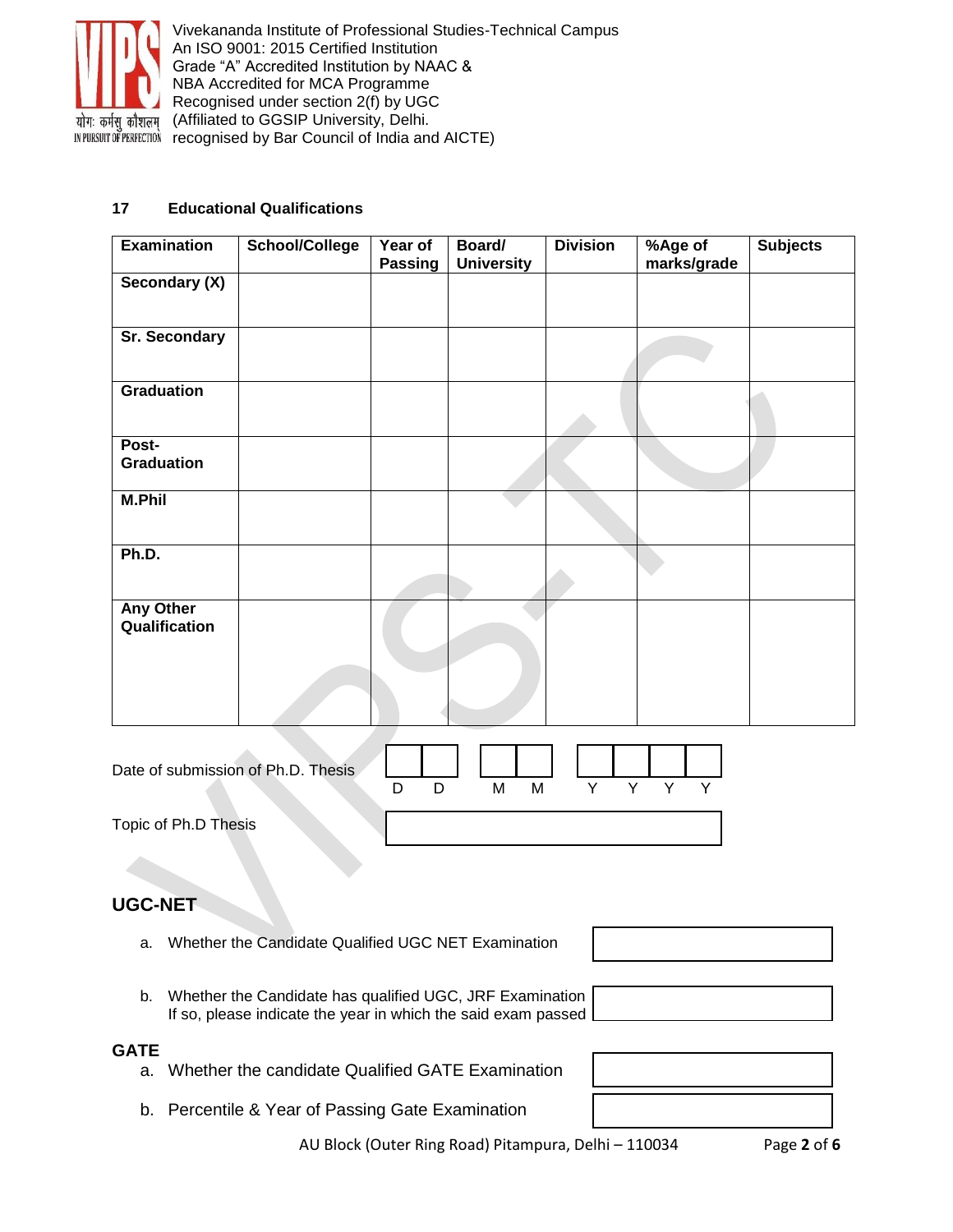

### **18 Experience (Please start with the current/last): Attach sheet if necessary**

| <b>Experience</b>     | Name of<br>Organization | <b>Period</b> | <b>Designation</b> |  | <b>Scale</b><br>of Pay                    | <b>Basic</b><br>Pay | <b>Nature</b><br>of Work | <b>Total</b><br>no. of |  |
|-----------------------|-------------------------|---------------|--------------------|--|-------------------------------------------|---------------------|--------------------------|------------------------|--|
|                       |                         | From          | To                 |  | (₹)<br>$(\overline{\overline{\epsilon}})$ |                     |                          | years                  |  |
|                       |                         |               |                    |  |                                           |                     |                          |                        |  |
|                       |                         |               |                    |  |                                           |                     |                          |                        |  |
| <b>TEACHING</b>       |                         |               |                    |  |                                           |                     |                          |                        |  |
|                       |                         |               |                    |  |                                           |                     |                          |                        |  |
|                       |                         |               |                    |  |                                           |                     |                          |                        |  |
|                       |                         |               |                    |  |                                           |                     |                          |                        |  |
|                       |                         |               |                    |  |                                           |                     |                          |                        |  |
| <b>ADMINISTRATION</b> |                         |               |                    |  |                                           |                     |                          |                        |  |
|                       |                         |               |                    |  |                                           |                     |                          |                        |  |
|                       |                         |               |                    |  |                                           |                     |                          |                        |  |
|                       |                         |               |                    |  |                                           |                     |                          |                        |  |
|                       |                         |               |                    |  |                                           |                     |                          |                        |  |
| <b>RESEARCH</b>       |                         |               |                    |  |                                           |                     |                          |                        |  |
|                       |                         |               |                    |  |                                           |                     |                          |                        |  |
|                       |                         |               |                    |  |                                           |                     |                          |                        |  |

| 19 | <b>Research Guidance/Supervision</b> |  |
|----|--------------------------------------|--|
|    |                                      |  |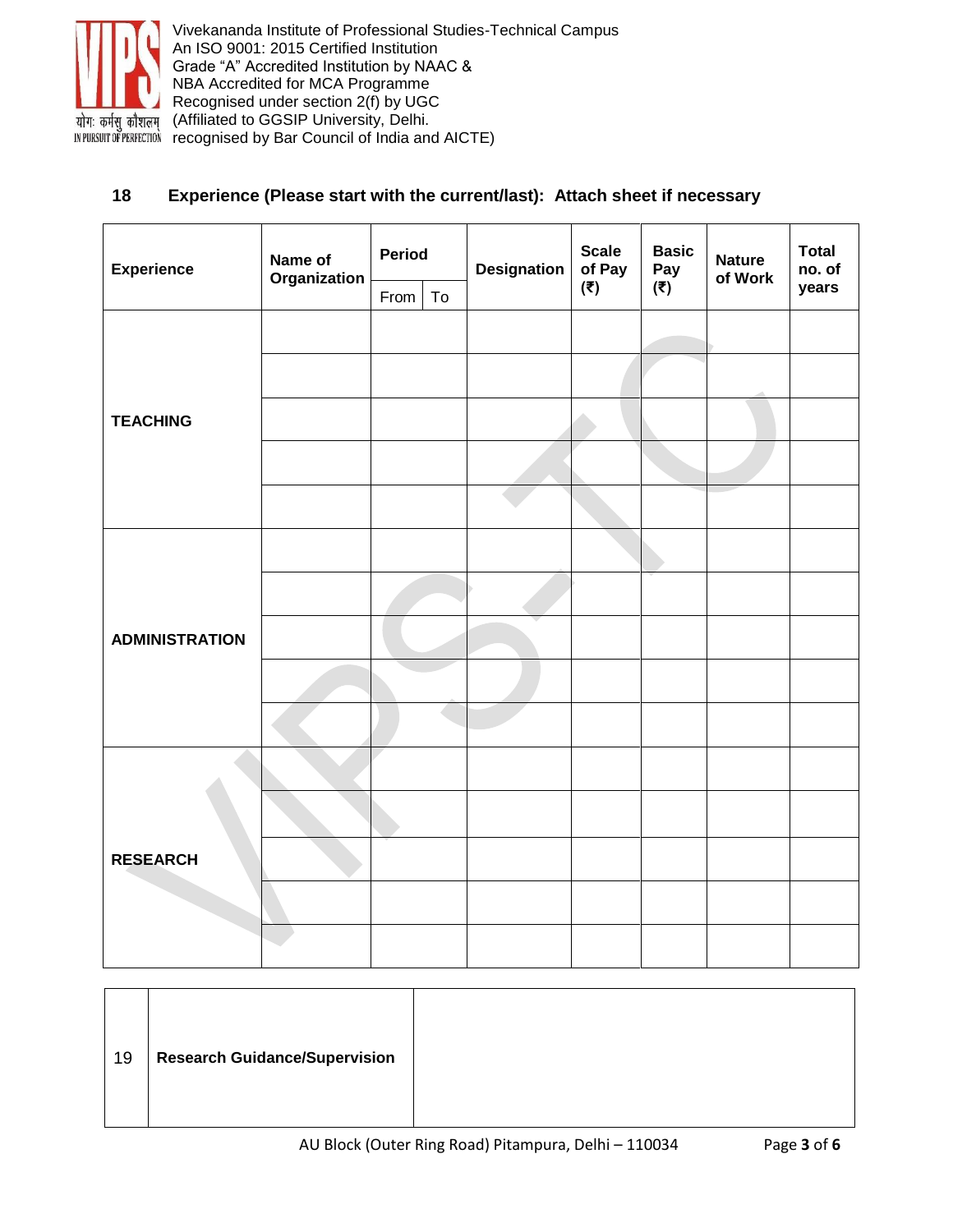

#### 20 **Number of publications (Please attach one copy each of three publications which you consider most important along with complete list of publications):**

|    | <b>Publications</b>     | Capacity      | <b>Published</b> | <b>Accepted for</b><br><b>Publication</b> | <b>Under Preparation</b> |
|----|-------------------------|---------------|------------------|-------------------------------------------|--------------------------|
| a) | <b>Books</b>            | Independently |                  |                                           |                          |
|    |                         | Jointly       |                  |                                           |                          |
| b) | Papers/Reviews/Articles | Independently |                  |                                           |                          |
|    |                         | Jointly       |                  |                                           |                          |
| C) | Abstracts               | Independently |                  |                                           |                          |
|    |                         | Jointly       |                  |                                           |                          |

### **21 Participation in Conferences/Seminars/Symposia**

| 22 | Membership of Societies (if any) |  |
|----|----------------------------------|--|
| 23 | Prizes & Awards                  |  |
| 24 | <b>Co-curricular Activities</b>  |  |
| 25 | Hobbies                          |  |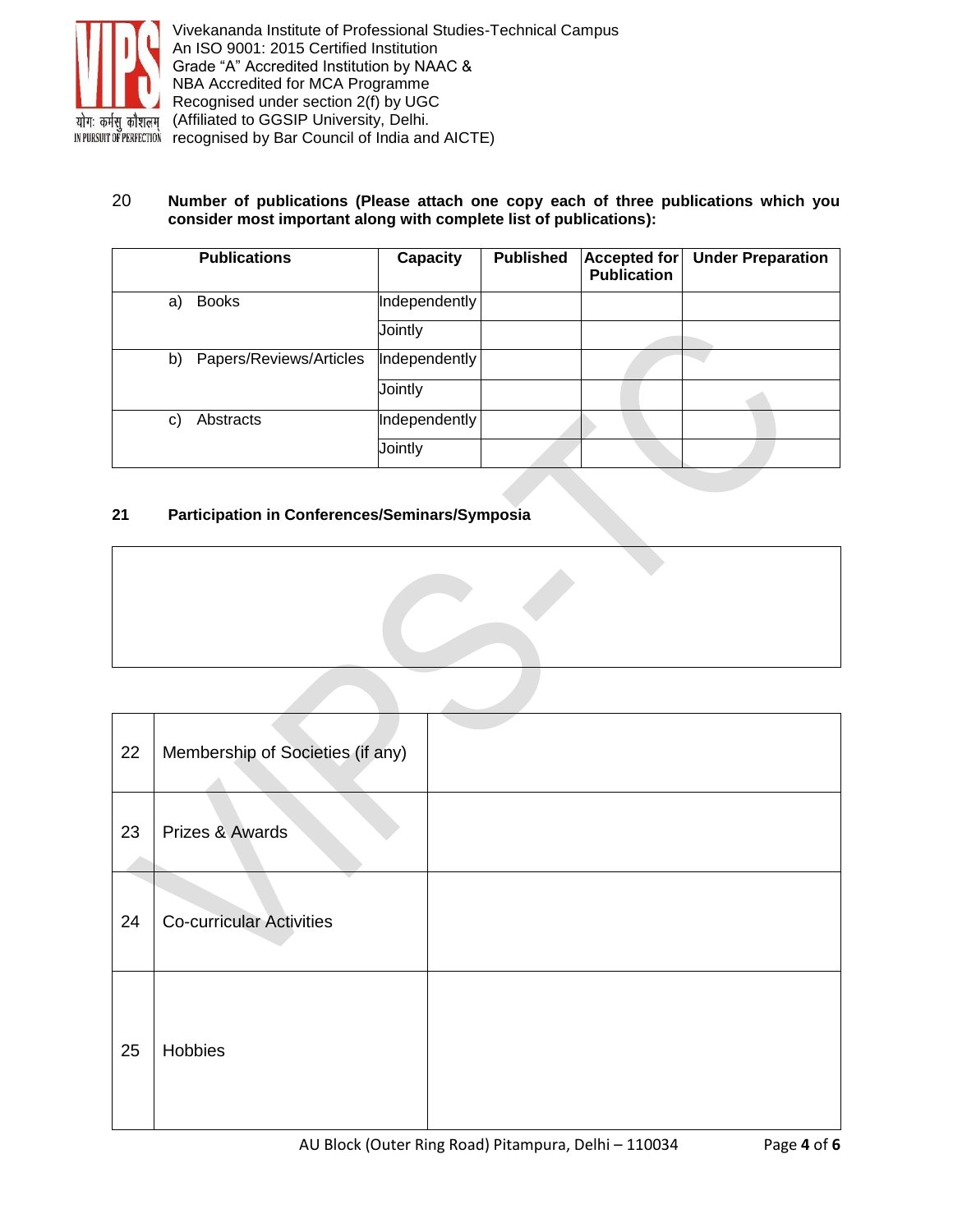

Vivekananda Institute of Professional Studies-Technical Campus An ISO 9001: 2015 Certified Institution Grade "A" Accredited Institution by NAAC & NBA Accredited for MCA Programme Recognised under section 2(f) by UGC (Affiliated to GGSIP University, Delhi. INPURSUIT OF PERFECTION recognised by Bar Council of India and AICTE)

|    |                    |                                                                                   | Read | <b>Write</b> | <b>Speak</b> |
|----|--------------------|-----------------------------------------------------------------------------------|------|--------------|--------------|
| 26 | Languages<br>Known | <b>English</b><br>i.<br>Hindi<br>ij.<br>iii<br>iv                                 |      |              |              |
| 27 |                    | Any other relevant information you wish to<br>give in support of your candidature |      |              |              |

## **28 REFERENCES**

|                               | <b>REFEREE ONE</b> | <b>REFEREE TWO</b> |
|-------------------------------|--------------------|--------------------|
|                               |                    |                    |
|                               |                    |                    |
|                               |                    |                    |
|                               |                    |                    |
| NAME, ADDRESS,                |                    |                    |
| PHONE NUMBER AND E-MAIL<br>ID |                    |                    |
| OF THE REFREES                |                    |                    |
|                               |                    |                    |
|                               |                    |                    |
|                               |                    |                    |
|                               |                    |                    |
|                               |                    |                    |